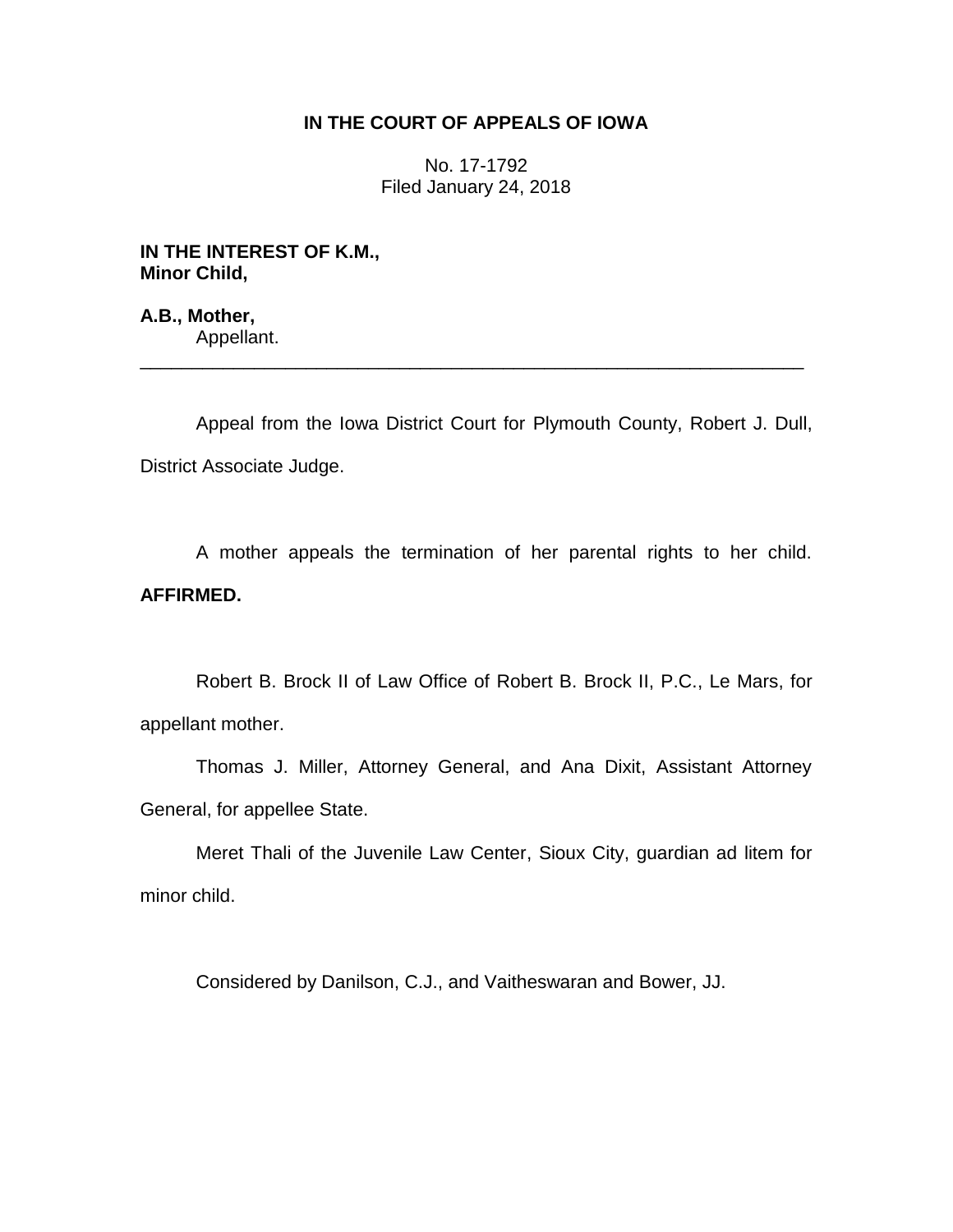## **VAITHESWARAN, Judge.**

A mother appeals the termination of her parental rights to her child, born in 2012. She contends the record does not support the grounds for termination cited by the district court.

The district court terminated the mother's parental rights pursuant to several statutory grounds. We may affirm if we find clear and convincing evidence to support any of the cited grounds. *In re S.R.*, 600 N.W.2d 63, 64 (Iowa Ct. App. 1999). On our de novo review, we are persuaded termination was warranted under Iowa Code section 232.116(1)(e) (2017), which requires the State to prove the following:

(1) The child has been adjudicated a child in need of assistance pursuant to section 232.96.

(2) The child has been removed from the physical custody of the child's parents for a period of at least six consecutive months.

(3) There is clear and convincing evidence that the parents have not maintained significant and meaningful contact with the child during the previous six consecutive months and have made no reasonable efforts to resume care of the child despite being given the opportunity to do so.

The provision states:

"significant and meaningful contact" includes but is not limited to the affirmative assumption by the parents of the duties encompassed by the role of being a parent. This affirmative duty, in addition to financial obligations, requires continued interest in the child, a genuine effort to complete the responsibilities prescribed in the case permanency plan, a genuine effort to maintain communication with the child, and requires that the parents establish and maintain a place of importance in the child's life.

Iowa Code § 232.116(1)(e)(3).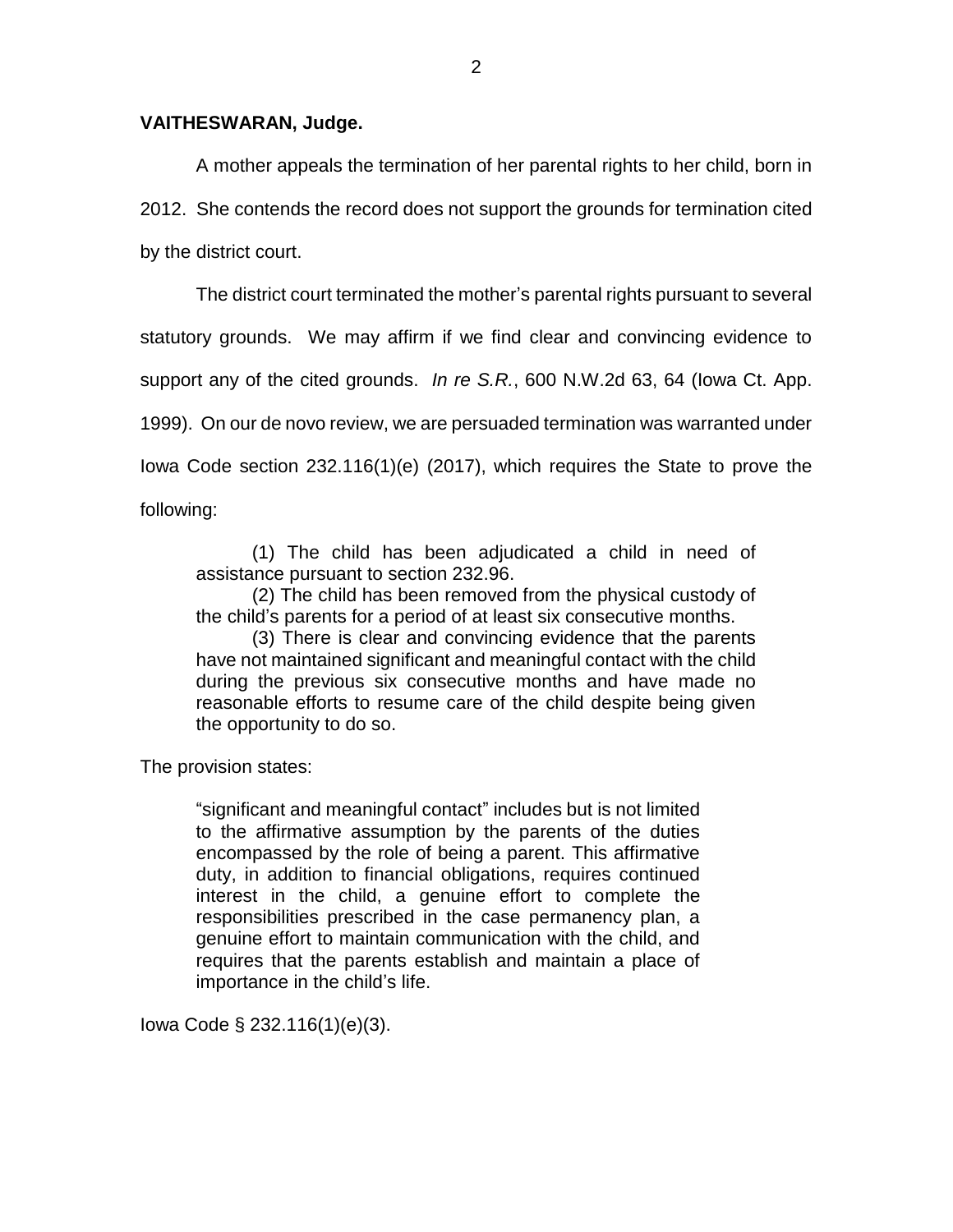The department of human services became involved with the family around Thanksgiving of 2016, after receiving a complaint that the mother left her child unattended. A department caseworker interviewed the child. She stated her mother and her mother's boyfriend spent time in the garage, she was not allowed to go there, and she was left alone and scared inside the house.

The department caseworker went to the home with a law enforcement officer, who suspected the residents were using illegal drugs. The mother denied drug use and instructed the law enforcement officer to leave if he did not have a search warrant.

A search warrant was obtained. The mother's boyfriend admitted to recent methamphetamine use. Although methamphetamine was not found inside, there was no food in the refrigerator or freezer and limited staples in the cupboards. The child's grandmother informed the department utilities in the home were disconnected for nonpayment, she paid to have them reconnected, and she also purchased milk and cereal and opened the packaging to make it accessible to the child without further adult assistance.

The State applied to have the child temporarily removed from the home. The district court granted the application "to avoid imminent danger to the child's health or life." The child was transferred to the department's custody and was placed in her father's home, where she remained for the balance of the proceedings.

The department concluded its child abuse investigation and issued a founded report for "denial of critical care—failure to provide proper supervision."

3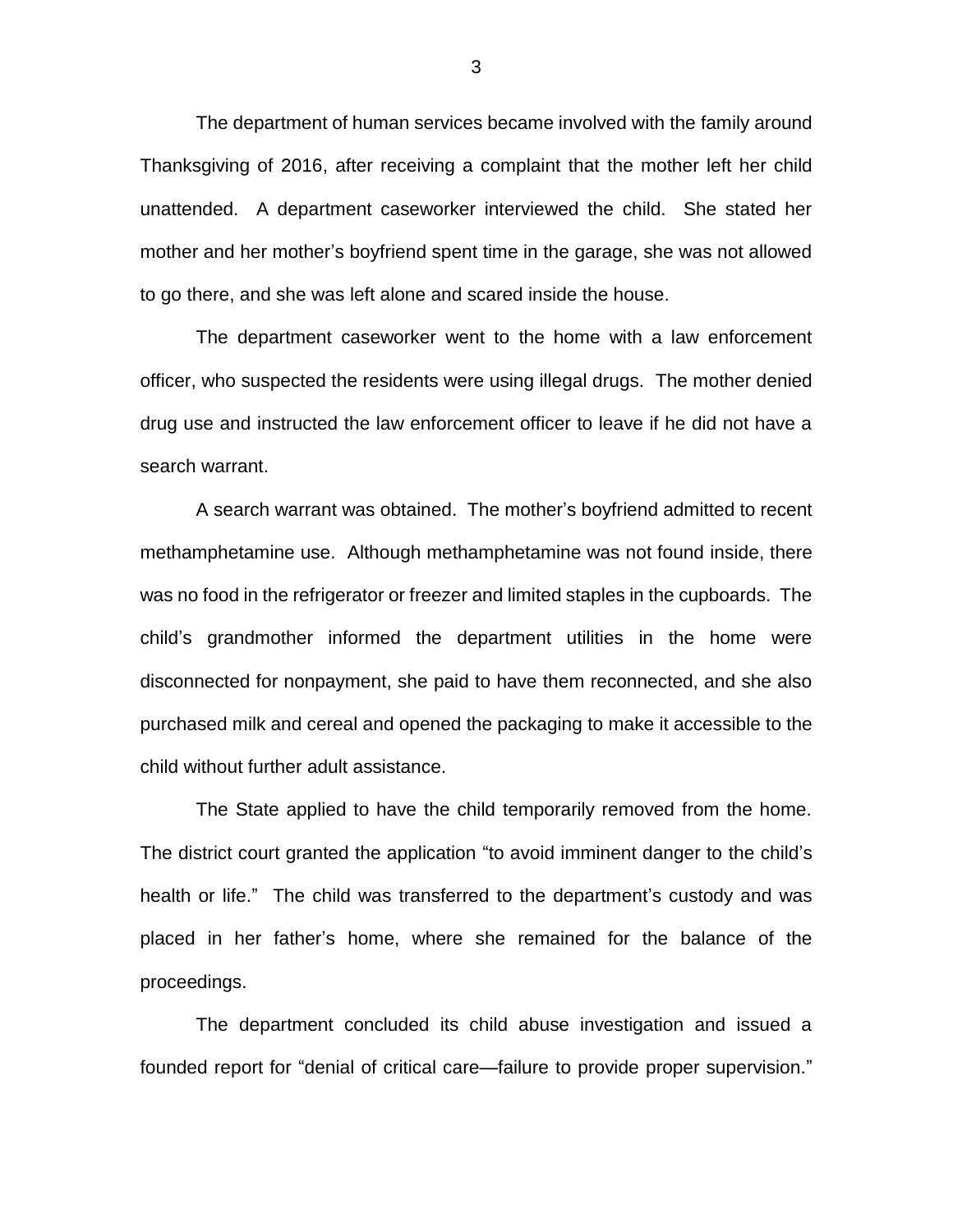The district court adjudicated the child in need of assistance and ordered custody to remain with the department for relative or other placement.

The mother acknowledged the department's efforts to contact her about participation in reunification services. She left a message expressing a willingness to provide a urine sample for drug testing but, when testing was offered, she declined. Additional drug-testing attempts were made, to no avail.

The department sent a letter to the mother and her attorney outlining the agency's continued recommendation for services. The mother remained recalcitrant. She failed to attend a scheduled appointment for a social investigation and refused to answer her door when department employees visited. Although she testified to unsuccessful attempts at electronic contact with the father, she made no effort to follow through with the prerequisites to obtaining supervised visits with the child.

Six months after the department intervened, the district court granted the guardian ad litem's request for a finding of aggravated circumstances. The court ordered the termination of the department's obligation to make reasonable efforts toward reunification after finding the mother "completely abdicated her parental responsibilities as to [the child] and . . . abandoned her." *See id.* § 232.102(14)(a). 1

In total, the mother had no in-person or telephone contact with the child for eleven months. We conclude the State proved the absence of significant and

 $\overline{a}$ 

4

 $1$  The provision states in pertinent part:

If the court determines by clear and convincing evidence that aggravated circumstances exist, with written findings of fact based upon evidence in the record, the court may waive the requirement for making reasonable efforts. The existence of aggravated circumstances is indicated by any of the following:

a. The parent has abandoned the child.